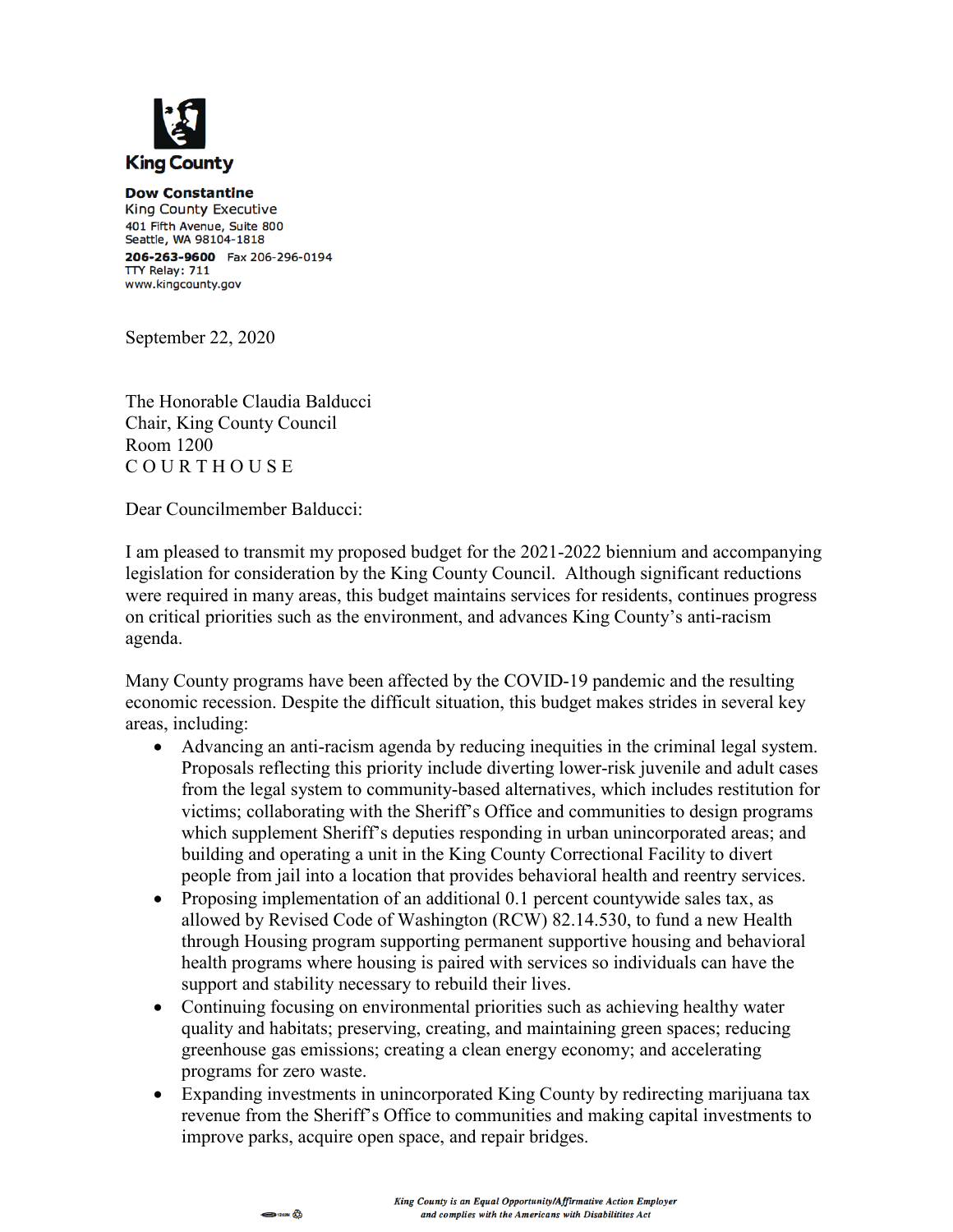> • Restoring and rebuilding our Metro Transit system to ensure access to mobility for essential workers and transit dependent riders during the COVID-19 pandemic and implementing a recovery and funding strategy as riders begin returning to transit.

#### **Budget Outlook**

Development of the 2021-2022 Proposed Budget occurred in a period of great uncertainty due to the COVID-19 virus, the resulting economic recession, and lack of a continued, consistent federal response.

King County's economy has suffered due to the COVID-19 pandemic and resulting recession. After peaking at a high of 14.9 percent in April 2020, the unemployment rate gradually declined to 8.3 percent in July. The Office of Economic and Financial Analysis (OEFA) forecasts an annual decrease in employment of 6.4 percent in 2020. King County's population has continued to grow during this period, with an expected increase of 1.5 percent in 2020. Job losses may increase as the federal paycheck protection program expires. As in other parts of the country, these job losses have particularly affected Black, Indigenous, People of Color (BIPOC) individuals and families, whose jobs tend to be concentrated in service industries.

In King County, the effects of the recession have been felt most severely by the hospitality industry. Hotel occupancy quickly fell by 90 percent compared to 2019 and remains at a very low level today. Despite efforts to remain solvent by offering take-out options and outdoor dining, many restaurants have closed and will likely continue to do so as long as pandemic precautions remain in place.

In addition to the economic downturn, uncertainty about the end of the pandemic crisis, the lack of a continued, consistent federal response, and the upcoming federal election in November have meant that the 2021-2022 Proposed Budget was prepared during a period of unprecedented uncertainty, even as the pandemic and recession have increased demands on county government. Accordingly, this budget has been developed with the assumption that COVID remains active through at least the summer of 2021.

The pandemic recession has contributed to a deterioration of county finances. After sales tax growth of 5.2 percent in 2019, the countywide tax base is projected to fall by 14.7 percent in 2020 before and is expected to begin to recover in 2021. Although property tax has remained more stable, OEFA's projection of countywide assessed value is growth of 2.2 percent in 2021 before an expected 2.1 percent decline in 2022.

The effect of the economic downturn on the County's funds varies significantly. Some funds with stable, dedicated revenue sources, such as Wastewater Treatment, Solid Waste, and King County International Airport remain in good fiscal condition. On the other end of the spectrum, County funds relying heavily on sales tax, such as Transit and the Mental Illness and Drug Dependency (MIDD) Fund, have seen drastic reductions in revenue necessitating immediate program reductions to remain solvent. Other County funds such as the General Fund, Public Health Fund, and Roads Fund face chronic financial shortfalls exacerbated by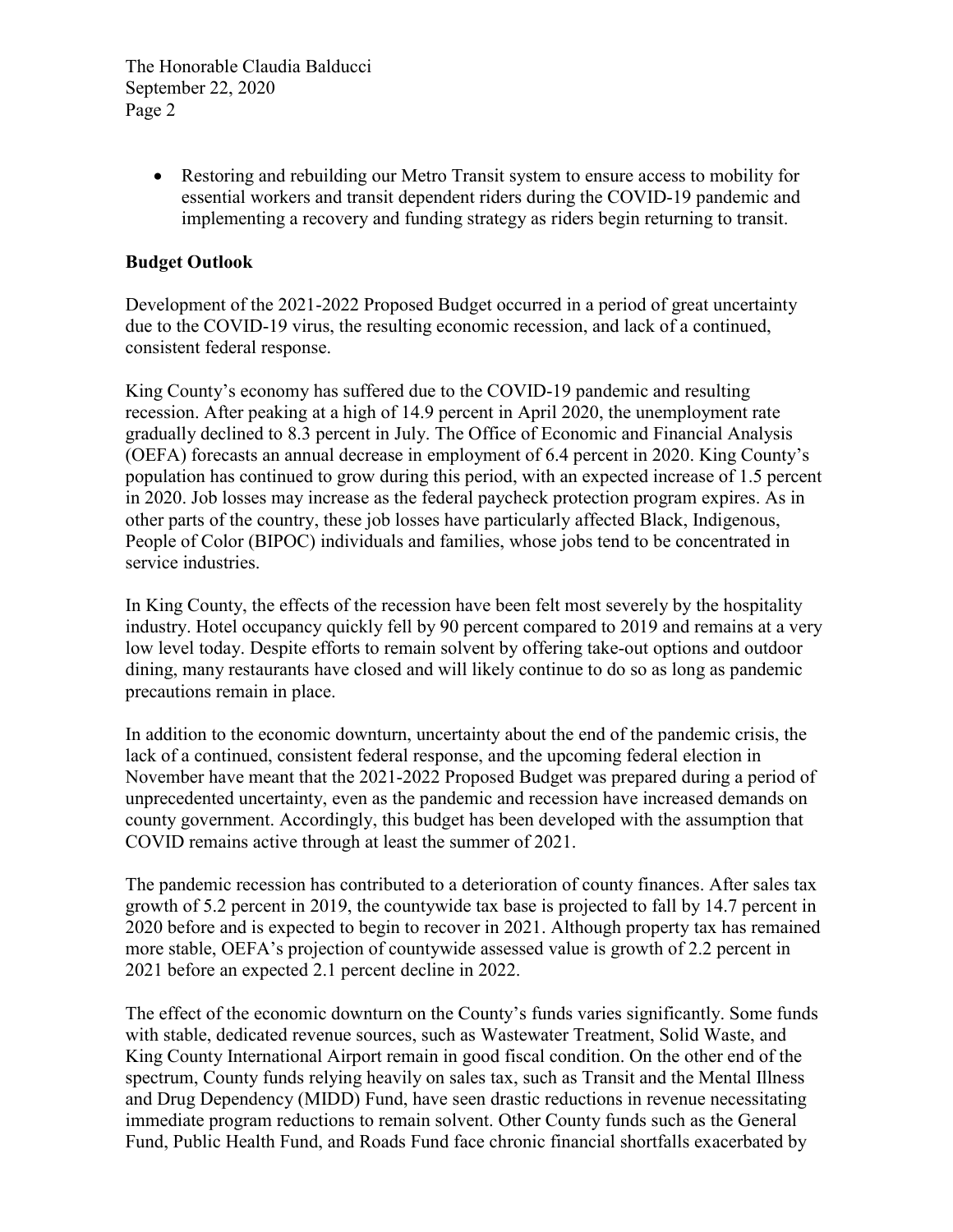the pandemic recession.

# **The Budget Transmittal Package**

In addition to the 2021-2022 Executive Proposed Biennial Budget ordinance for operating and capital budgets, this transmittal package incorporates the following separate legislative components and reports.

#### **Additional Ordinances**

**Emergency Budget Ordinance and Proclamation** – This proposed ordinance declares a budget emergency for the 2021-2022 biennial budget. This action is consistent with the proclamation signed by the County Executive in September of 2020. The proclamation allows the County to work with labor partners to implement a furlough, reduction in hours, or closure of offices.

**Rainy Day Reserve Fund Usage -** This proposed ordinance declares an emergency and authorizes the use of the County's Rainy Day Reserve Fund to fund county government in 2021-2022. This proposed ordinance, however does not grant appropriation authority for the Rainy Day Reserve Fund. It is intended that the Rainy Day Reserve fund balance will be used to fund King County's emergency pandemic response in 2021-2022. Once the amount is identified, it will be communicated to the Council. If approved by the Council, appropriation authority would be included in the 2021-2022 budget ordinance.

**Countywide Furlough Code Update** - Given the budget crisis due to COVID-19, some County agencies are considering budgetary tools help balance budgets, including the use of furloughs and salary adjustments for salaried employees.

In September 2020, the Executive proclaimed a budgetary emergency in for the 2021- 2022 biennium. If ratified by Council, the Executive may order a budgetary furlough pursuant to King Code (KCC) 3.12F. However, parts of this code chapter are outdated, as it pertains specifically to a furlough implemented in 2009.

If enacted, the proposed changes will enable the Code to apply to current and future furlough implementations if needed. In addition, the proposed changes will help streamline the process of entering into agreements with Labor Organizations if the agreements address no other subjects or additional terms. Finally, amending KCC 3.15 would provide additional flexibility to address budget shortfalls, clarifying that the Department of Human Resources Director can temporarily reduce salaries for salaried employees as a budget tool when the Executive proclaims a budgetary emergency.

**Property Tax Ordinances -** Included in this transmittal package are the proposed property tax ordinances necessary to collect the 2021 property tax revenue supporting the proposed budget. The 2022 property tax ordinances will be provided as part of the mid-biennium second omnibus ordinance in 2021. The Office of Performance, Strategy and Budget (PSB)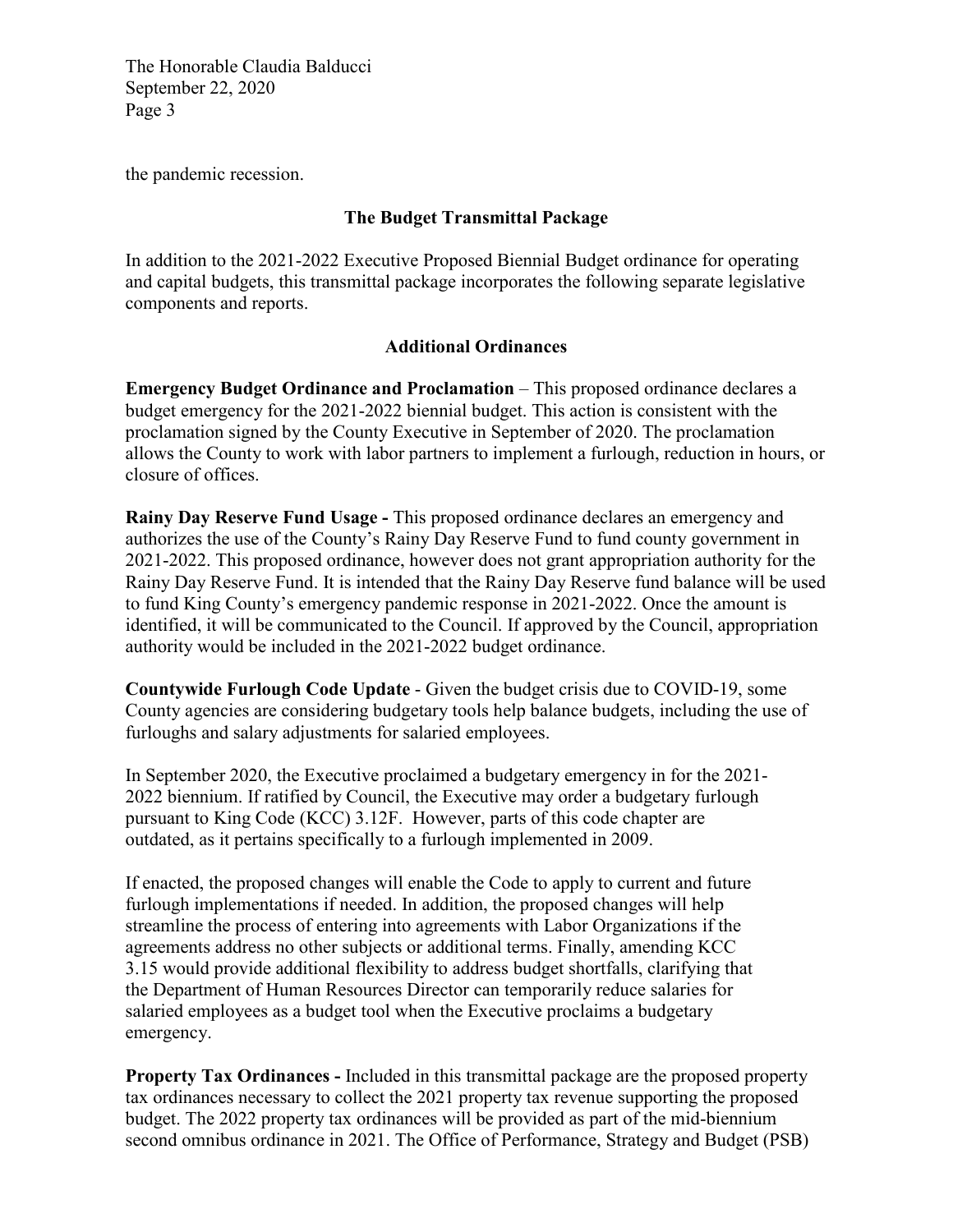staff will work with Council staff in the coming weeks to ensure final numbers are included in these ordinances once that information is received from the Assessor.

**House Bill 1590 Sales Tax Ordinance** – This proposed ordinance, if approved, imposes an additional countywide sales and use tax of one-tenth of one percent, as permitted by RCW 82.14.530. The tax revenue will fund affordable housing and housing-related services; operations and maintenance costs of affordable housing and facilities where housing-related programs are provided; behavioral health-related facilities; newly constructed evaluation and treatment centers; and the operation, delivery or evaluation of behavioral health treatment programs and services. The proceeds from this tax will be deposited in a special revenue fund and managed by the Department of Community and Human Services. The proposed ordinance calls for the Executive to transmit a Health through Housing Implementation Plan no later than June 30, 2021 to the Council consideration and adoption. The Health through Housing Implementation Plan will describe the goals, strategies, performance measures, reporting requirements, and annual expenditure plan to direct use of the proceeds collected under the tax from 2022 through 2028.

**Non-Represented Employee 2021-2022 General Wage Increase (GWI) Ordinance -** This proposed ordinance if approved, preserves the 2020 salary schedules (effective 07/01/2020 through 12/31/2020) for 2021, and authorizes a two percent general wage increase from the 2021 schedules, effective January 1, 2022, for regular, short-term temporary and term-limited temporary employees in non-represented county positions. The ordinance is submitted pursuant to the provisions of King County Code 3.12.130 and 3.12.140 which require the King County Executive to submit standardized salary schedules and general wage increases.

The proposed ordinance also approves the following enclosed salary schedules:

- 2021 GWI King County Hourly Squared Schedule;
- 2021 GWI King County Annual/FLSA-Exempt Squared Schedule;
- 2021 GWI King County Standardized Hourly Salary Schedule;
- 2021 GWI King County Standardized Annual/FLSA-Exempt Salary Schedule;
- 2022 GWI King County Hourly Squared Schedule;
- 2022 GWI King County Annual/FLSA-Exempt Squared Schedule;
- 2022 GWI King County Standardized Hourly Salary Schedule; and,
- 2022 GWI King County Standardized Annual/FLSA-Exempt Salary Schedule.

**Department of Local Services Utility & School Technical Review** – This ordinance, if approved, restructures the agency responsible and membership of the Utilities Technical Review Committee (UTRC) and School Technical Review Committee (STRC) to the Department of Local Services (DLS) Director's Office. Oversight of the UTRC function moves from the Department of Natural Resources and Parks to DLS, reflected by amendment to KCC, as well as moving the STRC from the Permitting Division to the DLS Director's office. The Permitting Division continues to cover the costs associated with this body of work. This proposal aligns staffing of the committees with the appropriate County agencies, in alignment with the local services and regulatory functions of the DLS.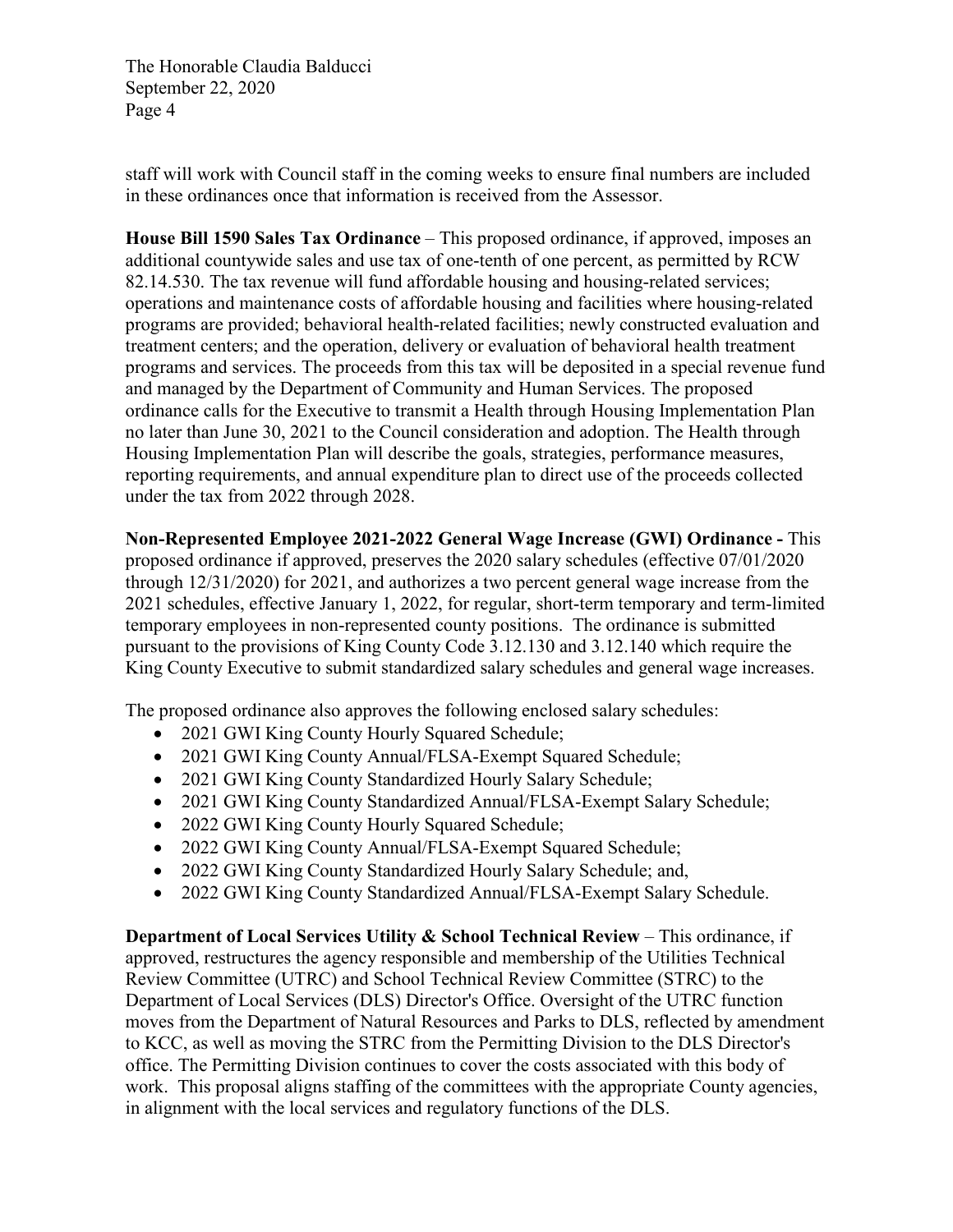**Department of Local Services Initial Catalog of Community Needs:** KCC 2.16.055 requires the Executive to transmit to the Council the initial catalog of the community needs lists as part of the 2021-2022 biennial budget for those subarea geographies that have a subarea plan adopted during or before June 2022. Chapter 11 of the King County Comprehensive Plan directs that the subarea plans for Skyway-West Hill and North Highline be adopted during or before June 2022. These initial community needs lists were derived from: outreach and meetings conducted for development of the subarea plans in the Skyway-West Hill and North Highline-White Center communities; a crosswalk of the communitydeveloped Skyway-West Hill Action Plan; and from additional outreach conducted by the Department of Local Services. The Department of Local Services aims to refine these initial catalogs by capturing community priorities, of the extensive needs identified in these catalogs, during the remainder of 2020 and 2021.

#### **Fee Ordinances**

A variety of fee increases are proposed through enclosed legislation. The proposed fee ordinances include the following departments and agencies. Please see specific legislation for details:

**King County Sheriff Civil Fee** – Proposed to the fees charged by the Civil Process Unit of the King County Sheriff's Office. The Civil Unit charges fees for serving documents including notices of small claims, summons and complaints, family law actions, subpoenas, warrants, and other legal documents. The proposed increase will adjust fees by ten percent to account for inflation since the last increase four years ago.

**Department of Judicial Administration (DJA) Fee for Electronic Copies** – This proposed ordinance, if approved, raises the fee charged by DJA to provide electronic working copies. The staff, equipment, technology, supplies and overhead costs supporting this service have seen cost increases over the last 11 years without a commensurate increase in fees. This service is optional; parties can supply working copies directly to the Court, use a messenger service, or the USPS rather than DJA services.

**DJA Data Fee** – This proposed ordinance, if approved, authorizes DJA to assess a subscription fee for access to case indexes. This would allow DJA to charge a fee to prepare, execute, and monitor all contracts with vendors for downloads of the different King County Superior Court data and public indexes available to the public for subscription.

**Department of Local Services Permitting Division Fee Increase**– The Permitting Division is proposing fee increase for 2021-2022. The fee increase is commensurate with labor cost increase assumptions for the next two years, enabling the division to maintain current service levels. It is the smallest inflation-based fee increase since 2011 for the Permitting Division. The proposed fee increase maintains County permit fees comparable to the neighboring jurisdictions of Bellevue, Issaquah and Federal Way.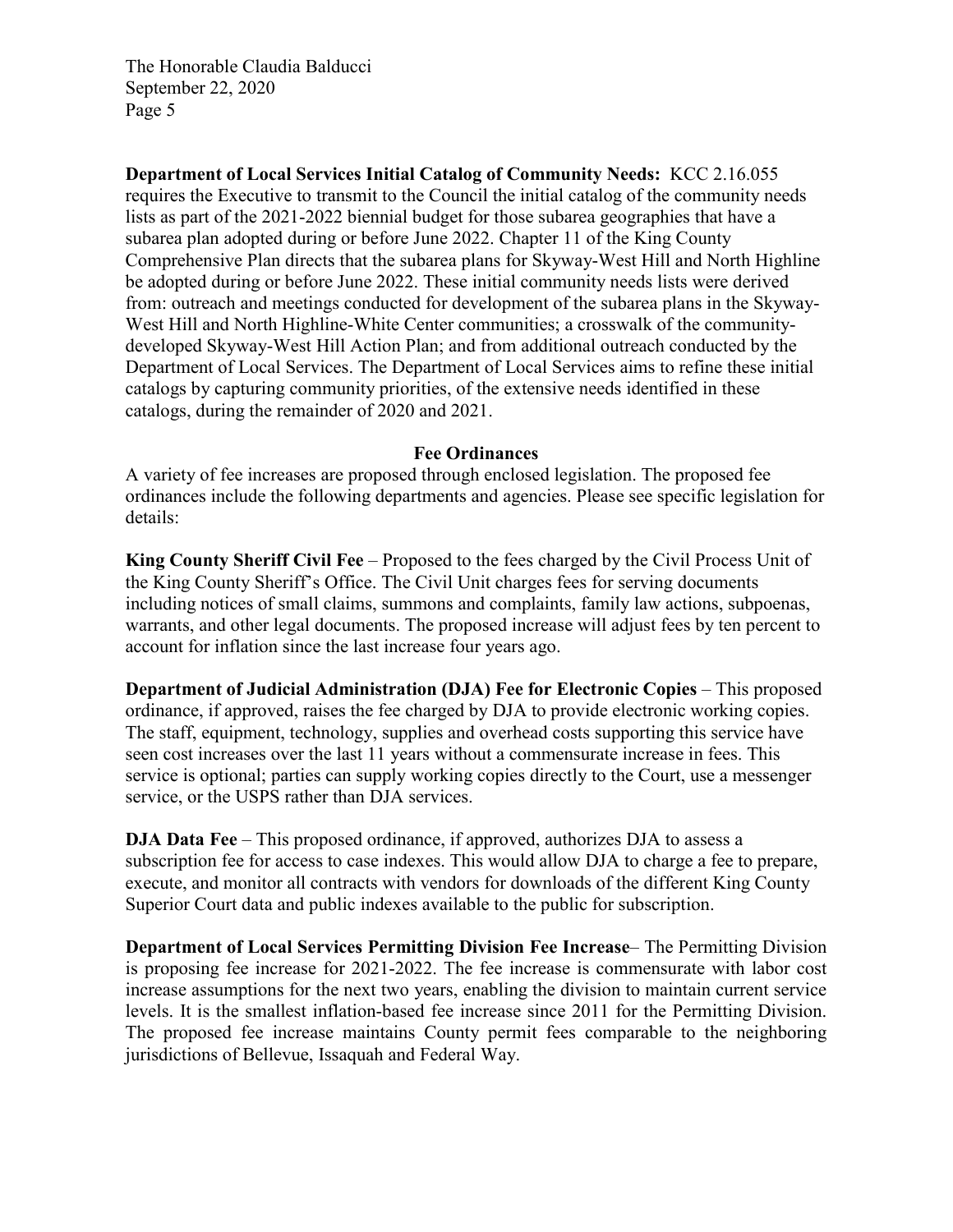## **King County Code Changes**

**Department of Natural Resources and Parks - Landfill Financing Code Update** - This proposed amendment, if adopted, makes it explicit that the King County can use bond proceeds, in addition to cash proceeds, to finance projects in its landfill reserve fund. This will level rate impacts. The use of bond financing is consistent with capital project financing guidance in the King County Comprehensive Financial Management Policies, dated September 2018.

**Department of Community and Human Services Interim Loan Program Code Update** - The interim loan program uses Housing and Community Development (HCD) fund balance to offer loans to experienced housing developers on a short-term, interim basis to acquire property for affordable and homeless housing. This proposed amendment, if adopted, increases the interim loan program limit from \$10 million to \$15 million. The HCD Fund balance is higher than projected due to slower than expected capital spending for affordable housing projects. The ending fund balance originally projected to be \$20 million at the end of 2020 is now expected to be \$39 million, which can support a larger interim loan program. With Transit Oriented Development Bond revenue expected in 2021-2022 and the hotel/motel tax starting, the HCD fund balance should increase considerably during the 2021- 2022 biennium before leveling off in 2023-2024.

# **Agency Reorganization Ordinances**

# **Reorganization Ordinance - Benefits, Payroll and Retirement Operations (BPROS) Move from the Department of Executive Services to the Department of Human**

**Resources** – The proposed ordinance, if approved, will move BPROS to the Central Employee Services Division of the Department of Human Resources. The reorganization will complete the process begun in 2018 of moving all employee administrative functions to one central location. BPROS to the Department of Human Resources will facilitate improving:

- Coordination between disability services and benefits to support employees who become disabled or are medically retiring;
- Coordination between workers compensation, benefits, payroll and retirement regarding service credits for employees who are off work due to a job-related illness or injury;
- Responsiveness when employees have questions related to benefits, pay, disability services and worker compensation; and
- Coordination in decision making regarding the design, delivery and operation of benefit services.

## **Fund Ordinances**

**Health through Housing Fund** - This proposed ordinance, if approved, creates the Health through Housing Fund in DCHS. The Health through Housing Fund will be supported by one-tenth of a percent sales tax, as permitted by RCW 82.14.530, if approved. Proceeds from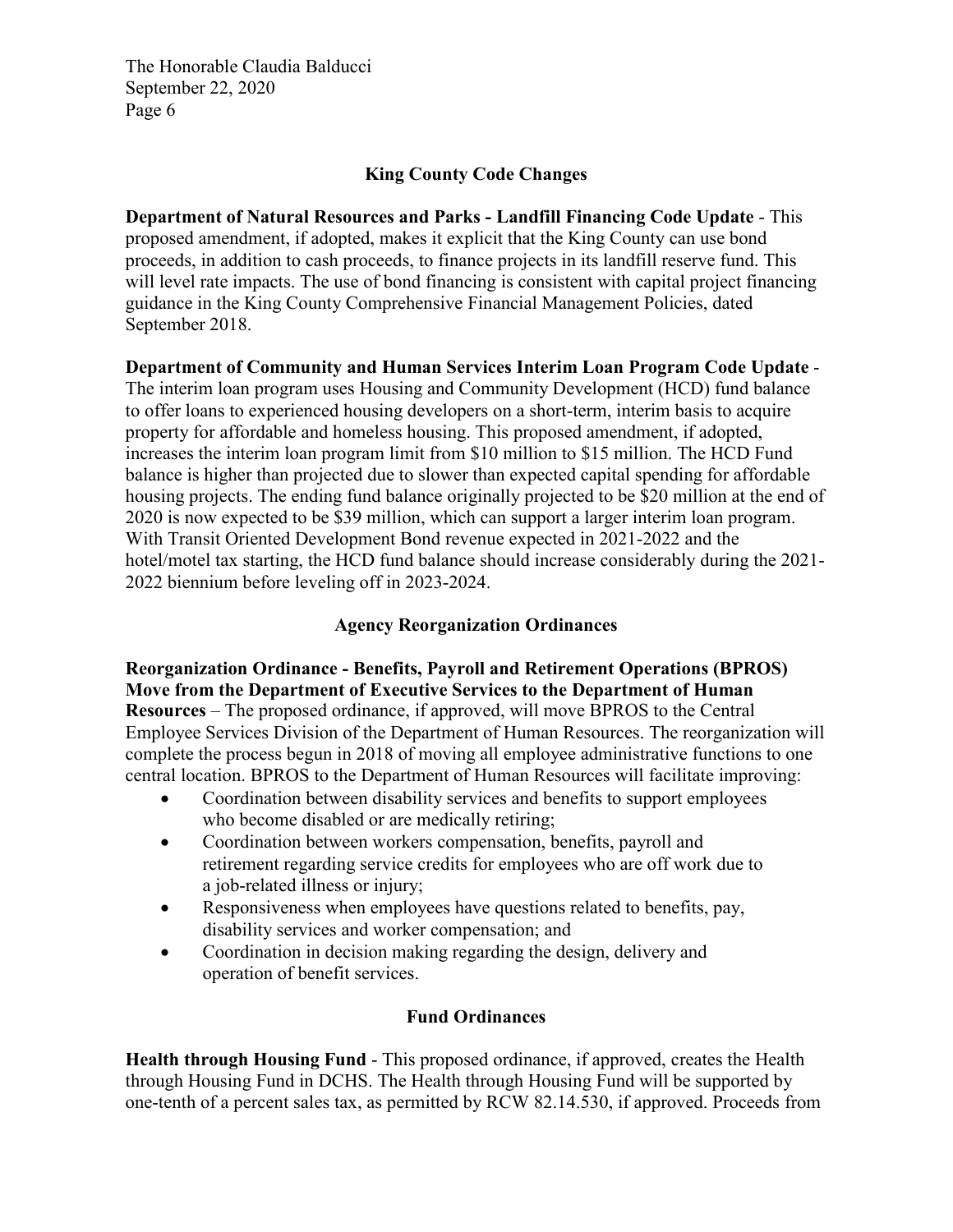this tax will fund affordable housing, housing-related services, and behavioral health programs and services for the most vulnerable King County residents.

**Department of Local Services New Unincorporated Area Capital Fund** – Included in the Executive's Proposed Budget submittal is a proposed ordinance, if approved, establishes a new Unincorporated King County Capital fund to be managed by the Department of Local Services (DLS). This proposed ordinance adds a new section to King County Code Chapter 4A.200. The projects in this capital fund will be supported from issuance of \$20 million in new general obligation bonds. Project allocations will be informed through a communitycentered approach and by the community needs lists that are under development.

**Fund Closure Ordinance** - This proposed ordinance, if approved, simplifies the financial structure of the capital improvement program of the Department of Natural Resources and Parks (DNRP) and the operating fund structure in Department of Executive Services (DES) by amending and abolishing funds.

For the DNRP Parks and Recreation Division this proposed legislation would repeal Ordinance 17527, Section 40, as amended, and K.C.C. 4A.200.470, and amend Ordinance 17527, Section 41, as amended, and K.C.C. 4A.200.500. This will result in the abolishment of the parks facilities rehabilitation fund 3490. Consistent with past practices and auditor recommendations, funds are closed as their original purpose is satisfied. There is no remaining balance requiring transfer from this fund.

For the DNRP Water and Land Resources Division the enclosed proposed ordinance would make technical revisions to King County Code chapters 4A.200.295 and 4A.200.465. Chapter 4A.200.295 will be repealed, and 4A.200.465 will be amended to include farmland. Due to the closure of the Farmland Fund 3840, any and all obligations related to the fund under Ordinance 4341 would be moved to the Open Space Non-Bond County Projects Fund 3522.

For the DES Fleet Services Division the proposed ordinance will add a new section to K.C.C. chapter 4A.200 and repeal Ordinance 17752, Section 11, and K.C.C. 4A.200.295 Ordinance 17527, Section 161, as amended, and K.C.C. 4A.200.450, Ordinance 12076, Section 16, as amended, and K.C.C. 4A.200.470 and Ordinance 12925, Sections 1 through 7, This will result in the closure of the Fleet Services Wastewater Treatment Division Equipment Rental and Revolving Fund and the Motor Pool Equipment Rental and Revolving Fund. All fund balance and assets of the funds to be closed will be recorded in the consolidated fund using an accounting structure similar to the existing accounting structure.

## **Other Reports and Motions**

**4Culture 2021 – 2022 Budget** – Ordinance 18684 updated the Charter for 4Culture, King County's Cultural Development authority, and included a requirement that beginning in 2020, 4Culture transmits the upcoming fiscal year's annual budget to the King County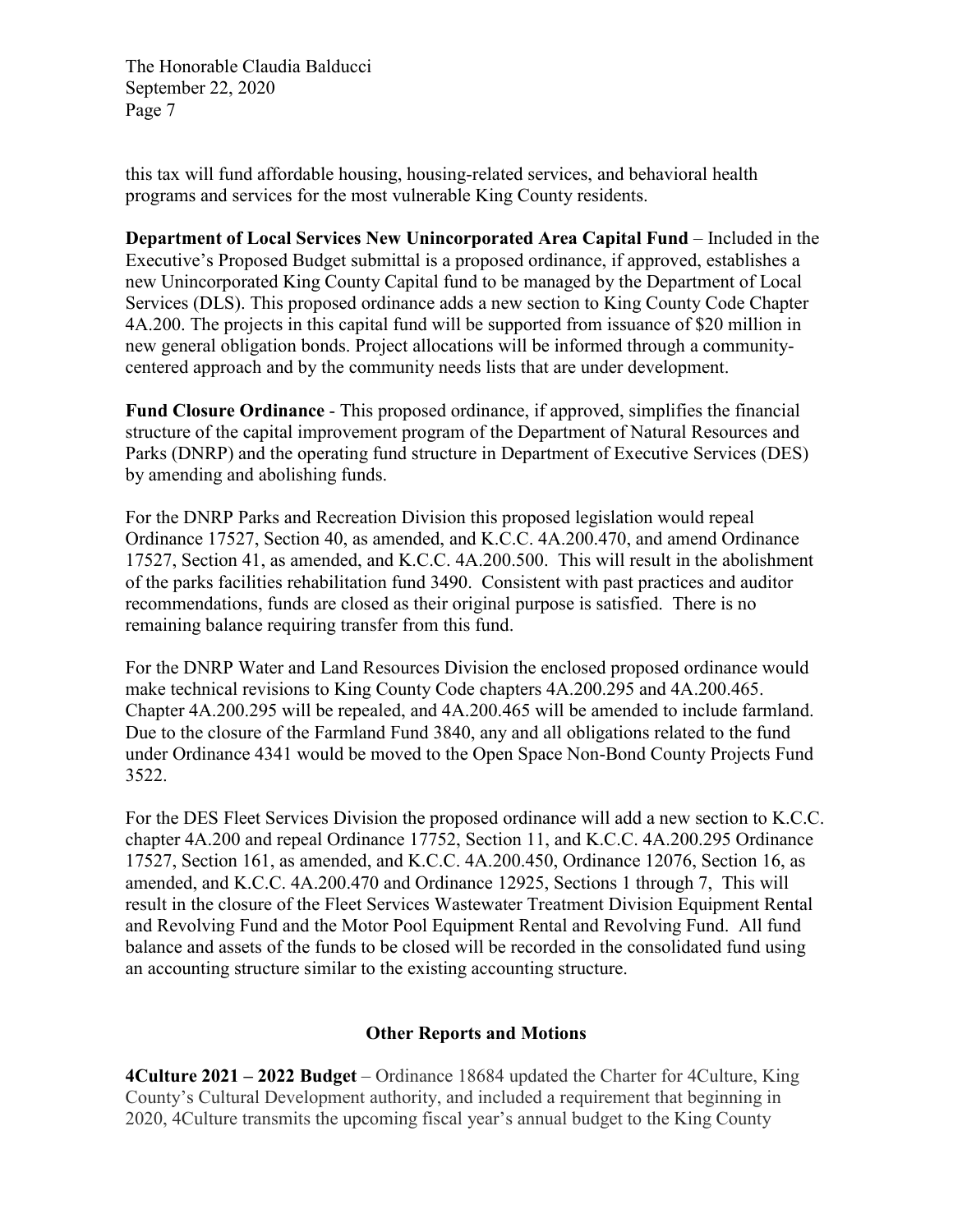Executive for transmittal to the King County Council. The attached report includes the program of work budget and the 4Culture financial plan which addresses those requirements.

#### **Department of Local Services (DLS) Implementation of Community Needs List** -

Ordinance 19146 adopted King County's Comprehensive Plan and included a requirement for the Executive to include a description of how the 2021-2022 Executive's Proposed Budget implements the community needs list. The attached report includes context around the development of the community needs lists for Skyway-West Hill and North Highline as well as a list of investments that address some of those requests.

**Department of Local Services Schedule of Service Partnership** - This proposed motion provides the current the schedule for completion of DSL service partnership agreements with executive branch agencies. The agreements outline responsibilities and coordination between the DLS and the respective executive branch agency for services, government relations, policy development and compliance, and communications for residents in unincorporated areas of King County.

**Affordable Housing Report: Inventory and Feasibility Analysis of Affordable Housing on County-owned Properties** – Included with this transmittal is the Affordable Housing Report, as required by King County Motion 15329. This report includes a methodology, inventory, and feasibility analysis of County-owned properties that could be potentially developed for affordable housing. The report identifies County-owned parcels that meet the report's threshold analysis as potentially developable and identifies future actions to further King County's goal to increase access to quality affordable housing.

**Current List of Projects in Project Review Board Oversight Report** – KCC 2A.380.200 requires that the Chief Information Officer provide to the Office of Performance, Strategy and Budget a list of all information technology capital projects with active appropriation authority, including projects not seeking funding in the proposed budget and the unexpended appropriation for each project, for inclusion with the executive proposed biennial budget. The attached report provides this information.

**2020 Acceptance of Electronic Payments Report (2020 eCommerce Report)** - The King County Administrative Policies and Procedures - Accepting Electronic Payments FIN 8-5 (AEP), effective November 7, 2005, includes the following provision: Section 6.5.1 "As part of the annual budget request, the Executive will provide the Council with a list of all agencies offering electronic payment options. For those agencies absorbing fees, either the actual or budgeted costs of transaction fees must be shown, as applicable, for the previous fiscal year, the present budget year and the upcoming budget year." The attached report provides this information.

The Executive Proposed 2019-2020 Biennial Budget Ordinance and related legislation support the King County Strategic Plan to exercise sound financial management and build King County's long-term fiscal strength.